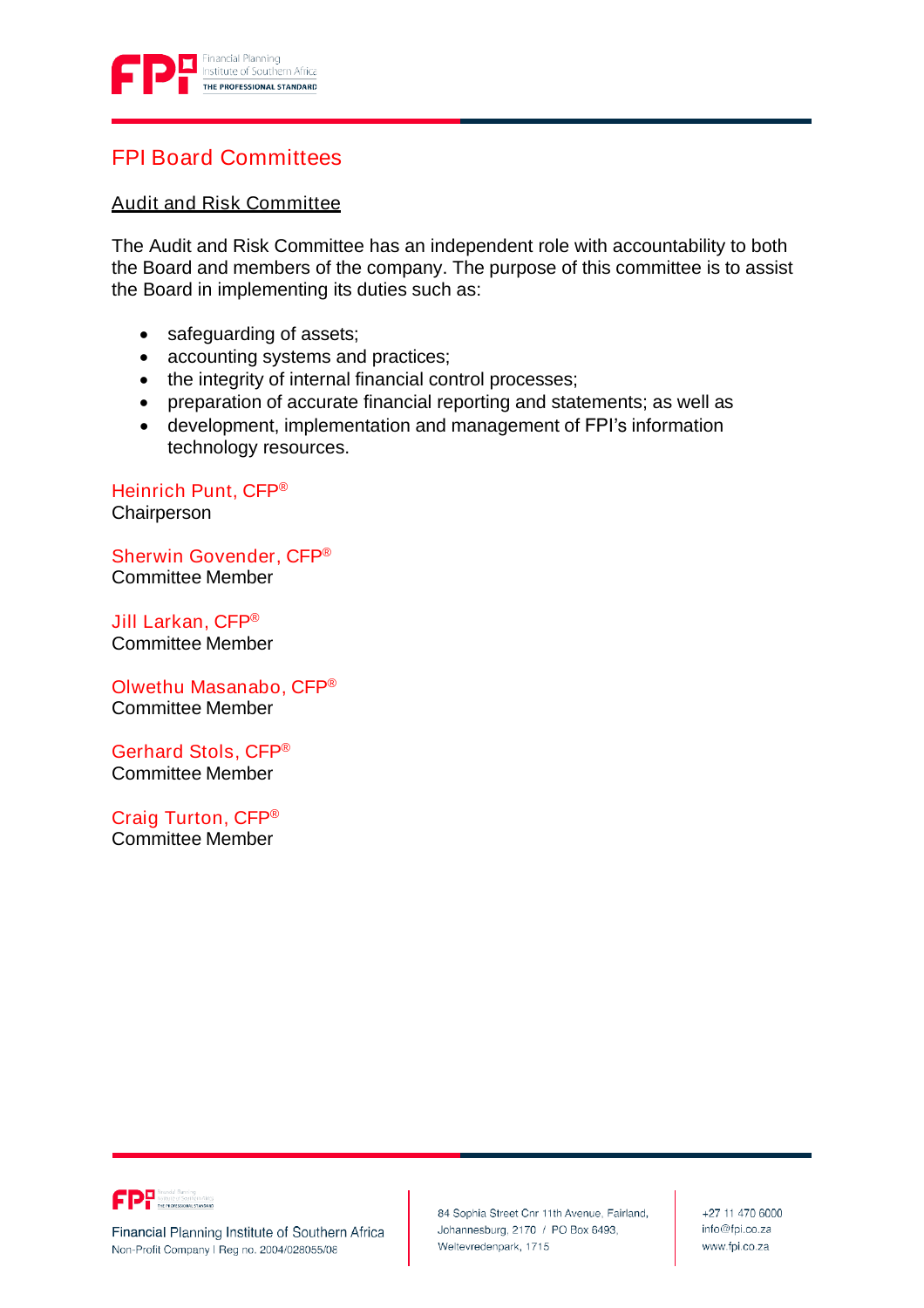

#### Human Capital Management Committee

The Human Capital Management Committee serves as a medium to monitor and strengthen the objectivity and credibility of the remuneration, as well as the bonus system for the FPI executive and staff, in-line with best practice models.

Jill Larkan, CFP® **Chairperson** 

Olwethu Masanabo, CFP® Committee Member

Kirsty Scully, CFP® Committee Member

#### Nominations and Compliance Review Committee

The Nomination and Compliance Review Committee was formed to assist the Board, in an advisory capacity, with regard to the recruitment selection and appointment of directors and sub committees in a formal transparent manner, making sure that sufficient consideration is given to board succession planning.

The committee is also given the responsibility to review compliance with relevant legislation, the principles of good corporate governance and best practice codes.

Jill Larkan, CFP® **Chairperson** 

Lelané Bezuidenhout, CFP® Committee Member

Kirsty Scully, CFP® Committee Member



Financial Planning Institute of Southern Africa Non-Profit Company I Reg no. 2004/028055/08

84 Sophia Street Cnr 11th Avenue, Fairland, Johannesburg, 2170 / PO Box 6493, Weltevredenpark, 1715

+27 11 470 6000 info@fpi.co.za www.fpi.co.za